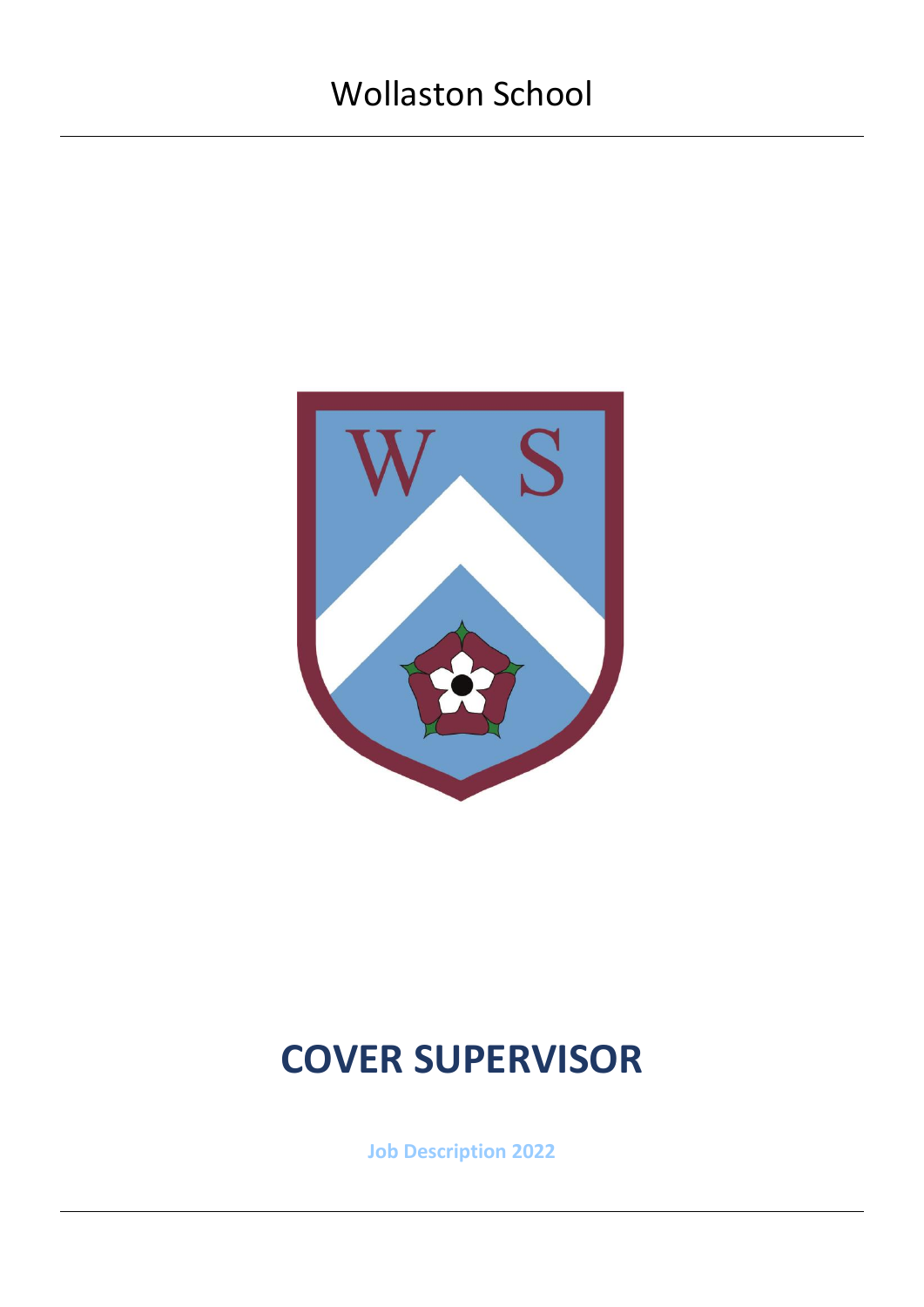

# **WOLLASTON SCHOOL**

## **JOB DESCRIPTION**

### **NAME OF POST HOLDER:**

# **POST TITLE:** COVER SUPERVISOR

#### 1. General Information

| Reporting to:        | Cover Manager                                                                                                       |
|----------------------|---------------------------------------------------------------------------------------------------------------------|
| <b>Working Time:</b> | 32.5 hours per week, 39 weeks per year [term time only + 5 teacher training days]<br>8:30am-3.30pm Monday to Friday |
| Salary/Grade:        | Pay Scale G - Point 8-12<br>(£15,702 - £17,003 actual)                                                              |
| Disclosure Level:    | <b>Enhanced DBS</b>                                                                                                 |

#### 2. Job Description

- To ensure high quality in-class supervision for students when teachers timetabled for classes are absent. Cover up to six 50-minute lessons a day.
- To promote a positive student-focused approach, follow agreed lesson plans, support the teaching and learning of individual groups of pupils.
- Cover Tutor Groups facilitating the intellectual and social development of pupils.
- When cover not required work with teachers and other staff in supporting pupils in and out of the classroom.

## 3. Key Responsibilities

- To cover lessons when a teacher is absent or unable to teach that class. Cover can be short term or longer term.
- To work with identified pupils to support their learning in class or working one to one.
- To follow agreed lesson plans contributing to the monitoring, recording and assessment of pupils.
- Follow school policy to deliver a purposeful working atmosphere and implement, monitor the school's behaviour/reward policy. Follow the recording process.
- Invigilate tests and exams when required.
- Prepare resources for classes or activities when required. Deploy appropriate learning aids and equipment, including ICT to assist teaching.
- Supervise small groups of pupils promoting good literacy and numeracy skills.
- Maintain supportive relationships with parents, carers and others of the pupil's community. Work with or alongside other professionals as necessary.
- As required, you will carry out the role of LSA, Exam invigilator and teaching assistant.
- To set up a bank of cover work for lessons
- To arrange re-rooming of lessons as necessary
- Contribute to the order and cleanliness of the school environment.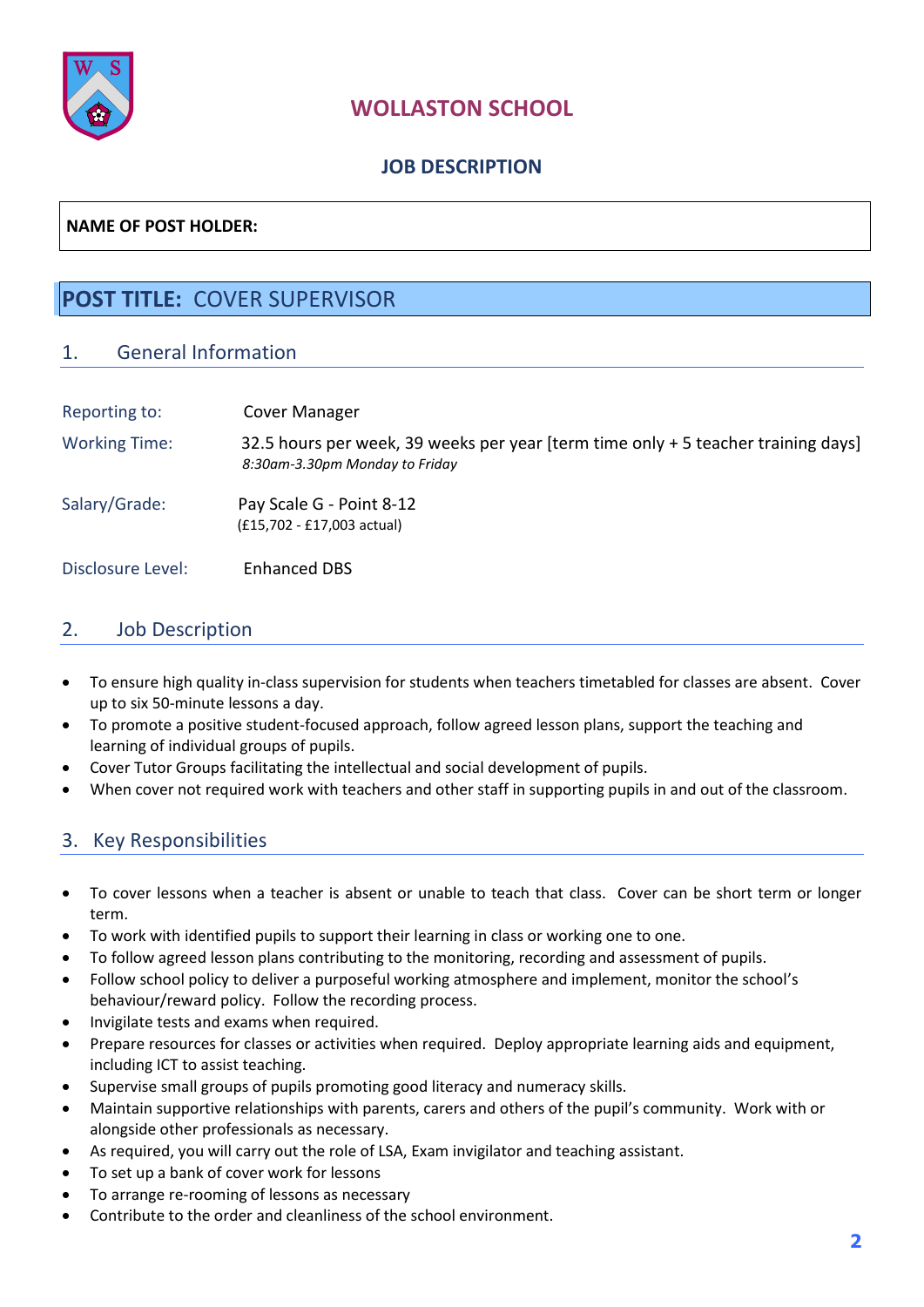#### 4. Key Responsibilities – All Staff

- Maintain supportive relationships with parents and outside agencies, facilitating support for children's attendance, access and learning, and supporting home-school and community links.
- Carry out duties with due regard to the school's Health and Safety policy at all times.
- Work within and encourage the school's Equal Opportunity and diversity policies.
- Develop one's own professional expertise within the post, undertaking training as appropriate to ensure that relevant knowledge and skills are updated in order to support the development of the school.
- Contribute to the overall ethos, work and aims of the school by attending relevant meetings and adhering to policies and procedures within the school, participating in staff meetings and training days/events as requested.
- Undertake any other reasonable duties that are in keeping with post as may be determined from time to time by the Headteacher.

Whilst every effort has been made to explain the main duties and responsibilities of the post, each individual task undertaken may not be identified.

Employees will be expected to comply with any reasonable request from a manager to undertake work of a similar level that is not specified in this job description.

Employees are expected to be courteous to colleagues and provide a welcoming environment to visitors and telephone callers.

The school will endeavour to make any necessary reasonable adjustment to the job and the working environment to enable access to employment opportunities for disabled job applicants or continued employment for any employee who develops a disabling condition.

#### **Signatures**

This job description is current at the date below but will be reviewed on an annual basis and, following consultation with you, may be changed to reflect or anticipate changes in the job requirements which are commensurate with the job title and grade.

| <b>Cover Supervisor</b>                                                                                        | Headteacher                                                                             |  |  |  |  |
|----------------------------------------------------------------------------------------------------------------|-----------------------------------------------------------------------------------------|--|--|--|--|
|                                                                                                                |                                                                                         |  |  |  |  |
|                                                                                                                |                                                                                         |  |  |  |  |
|                                                                                                                |                                                                                         |  |  |  |  |
|                                                                                                                |                                                                                         |  |  |  |  |
| <b>Review arrangements</b>                                                                                     |                                                                                         |  |  |  |  |
| The details contained in this job description reflect the content of the job at the date it was prepared.      |                                                                                         |  |  |  |  |
| However, it is inevitable that, over time, the nature of the jobs may change. Existing duties may no longer be |                                                                                         |  |  |  |  |
|                                                                                                                | required and other duties may be gained without changing the general nature of the post |  |  |  |  |

or the level of responsibility entailed.

Consequently, the school will expect to revise the job description from time to time and will consult with the post holder at the appropriate time.